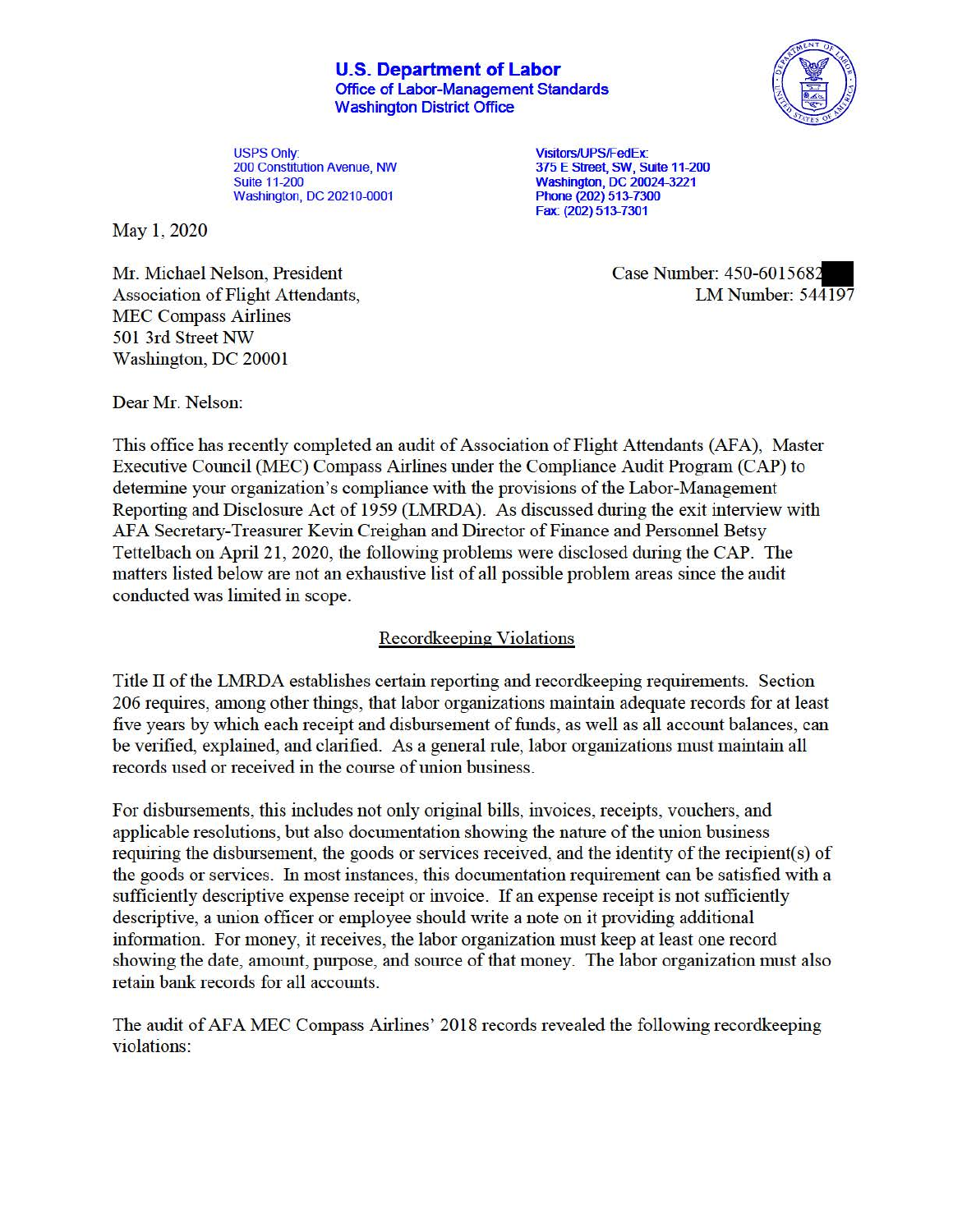## Meal Expenses

 expenses totaling at least \$278.03. The union must maintain itemized receipts provided The MEC did not require officers and employees to submit itemized receipts for meal by restaurants to officers and employees. These itemized receipts are necessary to determine if such disbursements are for union business purposes and to sufficiently fulfill the recordkeeping requirement of LMRDA Section 206.

 at the St. Louis Airport Marriott and an itemized receipt was not provided and the names of the officers and employees that attended were not listed on the receipt. Union records retained must identify the names of the restaurants where the officers or employees incurred meal expenses. The MEC's records of meal expenses did not always include written explanations of union business conducted or the names and titles of the persons incurring the restaurant charges. For example, on February 21, 2018, President Michael Nelson charged \$113.77 of meals must include written explanations of the union business conducted and the full names and titles of all persons who incurred the restaurant charges. Also, the records

 incurred meal expenses. Based on the assurances by AFA Secretary-Treasurer Creighan and Director of Finance and Personnel Tettelbach that the MEC will retain adequate documentation in the future, OLMS will take no further enforcement action at this time regarding the above violation.

## Reporting Violations

 Labor Organization Annual Report Form LM-3 filed by the MEC for the fiscal year ended April The audit disclosed a violation of LMRDA Section 201(b), which requires labor organizations to file annual financial reports accurately disclosing their financial condition and operations. The 30, 2018 was deficient in that:

 The union must report most direct disbursements to the MEC officers and some indirect value. See instructions for Item 24 for a discussion of certain direct disbursements to officers that do not have to be reported in Item 24. An "indirect disbursement" to an officer is a payment disbursements made on behalf of its officers in Item 24. A "direct disbursement" to an officer is a payment made to an officer in the form of cash, property, good, services, or other things of to another party (including a credit card company) for cash, property, goods, services, or other things of value received by or on behalf of an officer. However, indirect disbursements for temporary lodging (such as a union check issued to a hotel) or for transportation by a public carrier (such as an airline) for an officer traveling on union business should be reported in Item 48 (Office and Administration Expense).

I am not requiring that the AFA file an amended LM report for 2018 to correct the deficient items, but the AFA has agreed to properly report the deficient items on all future reports it files with OLMS.

I want to extend my personal appreciation to Association of Flight Attendants, MEC Compass Airlines for the cooperation and courtesy extended during this compliance audit. I strongly recommend that you make sure this letter and the compliance assistance materials provided to you are passed on to future officers. If we can provide any additional assistance, please do not hesitate to call.